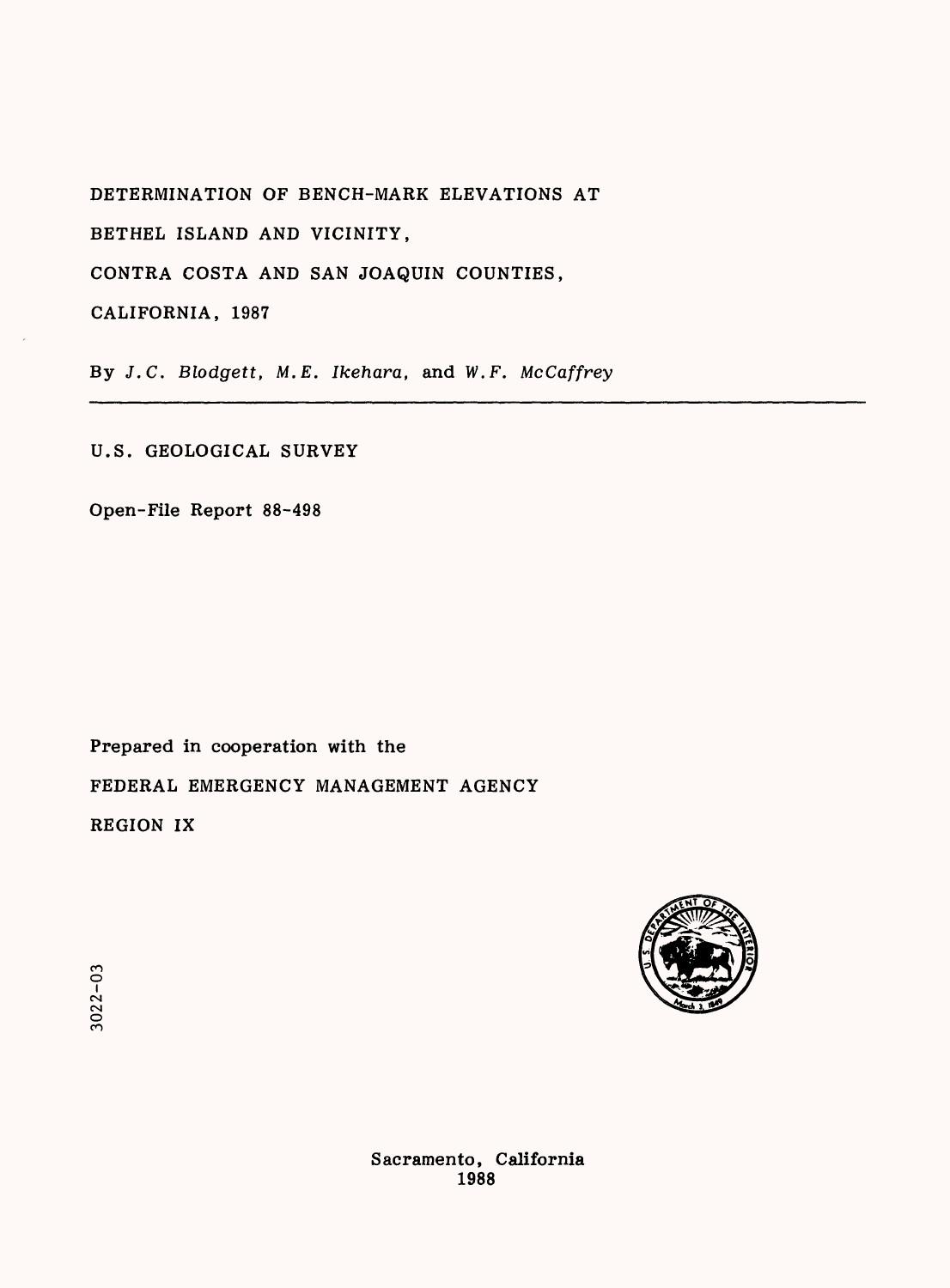DEPARTMENT OF THE INTERIOR DONALD PAUL HODEL, *Secretary* U.S. GEOLOGICAL SURVEY Dallas L. Peck, *Director*

For additional information write to:

District Chief U.S. Geological Survey Federal Building, Room W-2234 2800 Cottage Way Sacramento, CA 95825

Copies of this report may be purchased from:

U.S. Geological Survey Books and Open-File Reports Box 25425, Building 810 Federal Center Denver, CO 80225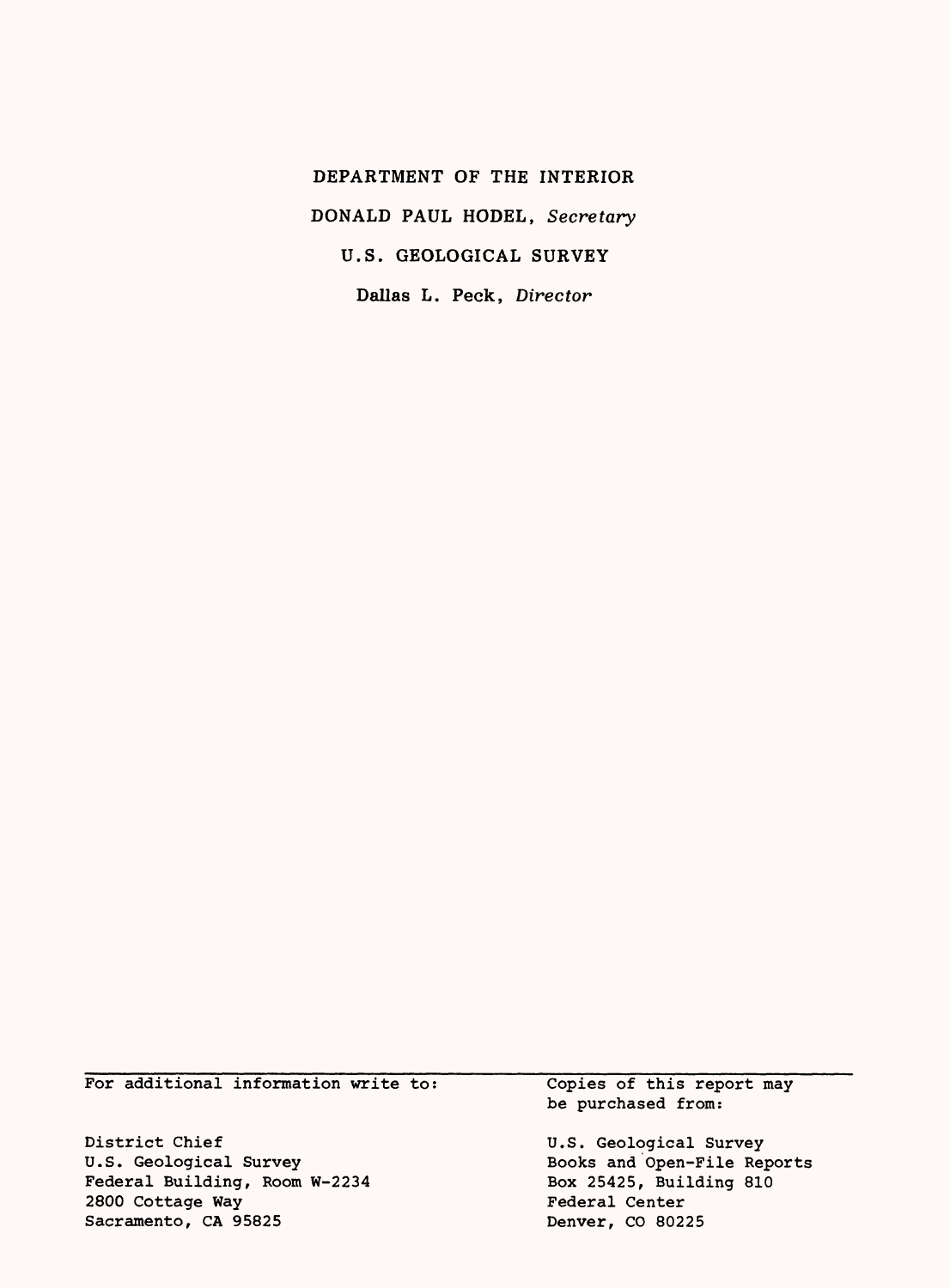# **CONTENTS**

|                                                         | Page |
|---------------------------------------------------------|------|
|                                                         |      |
|                                                         |      |
|                                                         |      |
|                                                         |      |
|                                                         |      |
| History of selected bench-mark elevation adjustments 10 |      |
|                                                         |      |
|                                                         |      |

## ILLUSTRATIONS

\_\_\_\_\_\_

|  |                                                                    | Page |
|--|--------------------------------------------------------------------|------|
|  | Fiqure 1. Map showing Sacramento-San Joaquin River Delta and study |      |
|  |                                                                    |      |
|  |                                                                    |      |

# TABLES

 $\overline{a}$ 

|  |                                                                     | Page |
|--|---------------------------------------------------------------------|------|
|  | Table 1. Accuracy of U.S. Geological Survey 1987 leveling surveys 5 |      |
|  | 2. Description of new bench marks established in the survey area 6  |      |
|  | 3. Bench-mark elevations based on surveys by the National           |      |
|  | Geodetic Survey, Contra Costa County, and the U.S.                  |      |
|  |                                                                     |      |
|  | 4. History of selected National Geodetic Survey bench-mark          |      |
|  |                                                                     | -9   |
|  |                                                                     |      |

 $\sim 10$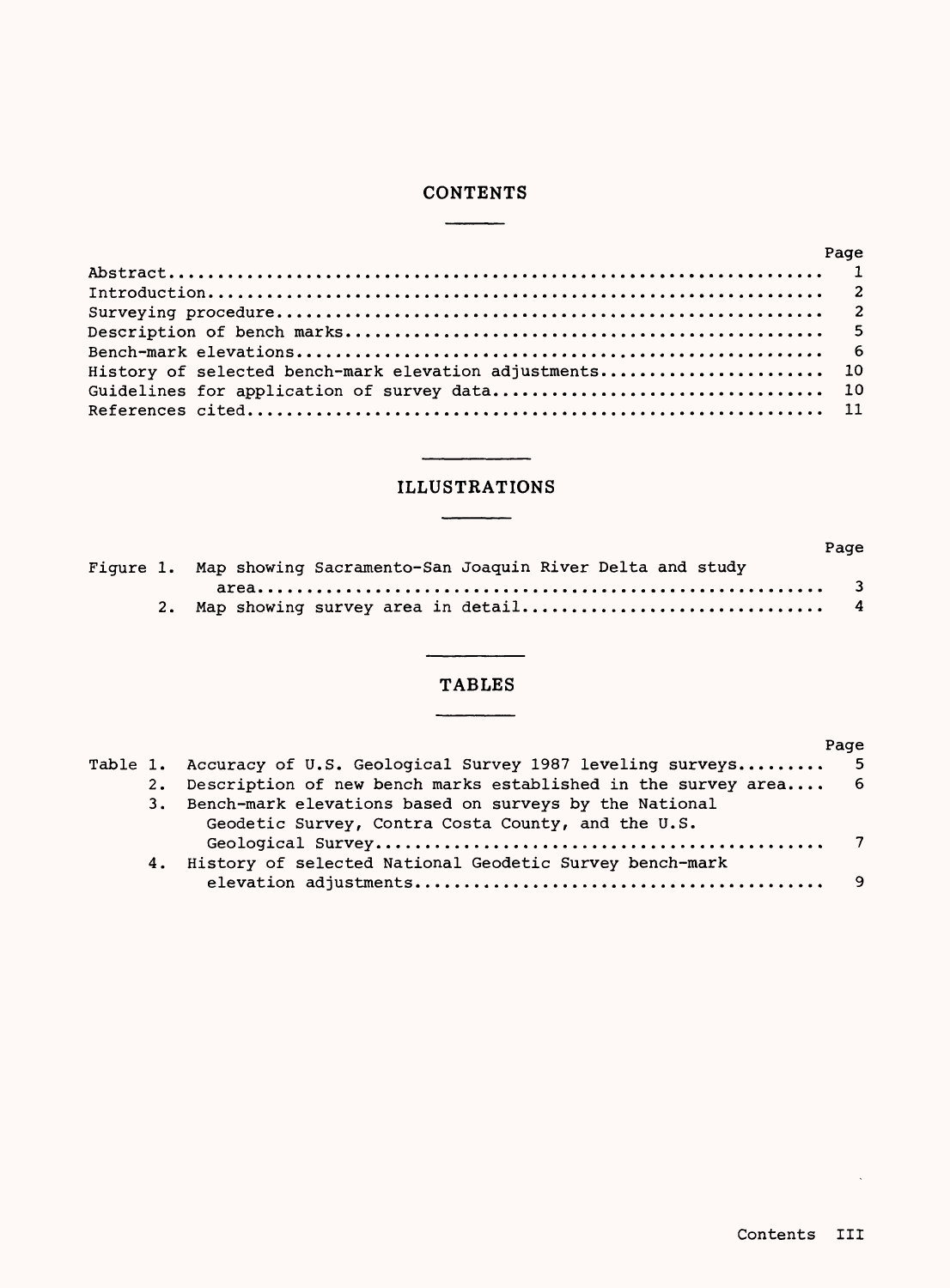#### CONVERSION FACTORS

For readers who prefer to use metric (International System) units rather than inch-pound units, the conversion factors for the terms used in this report are listed below:

| Multiply inch-pound unit | <u>ву</u> | To obtain metric unit |
|--------------------------|-----------|-----------------------|
| foot (ft)                | 0.3048    | meter                 |
| foot per year (ft/yr)    | 0.3048    | meter per annum       |
| inch                     | 25.40     | millimeter            |
| mile                     | 1.609     | kilometer             |

#### DEFINITIONS

Sea level: In this report, sea level refers to the National Geodetic Vertical  $\overline{\text{Datum of}}$  1929 (NGVD of 1929) -- A geodetic datum derived from a general adjustment of the first-order level nets of both the United States and Canada, formerly called Sea Level Datum of 1929.

#### BRAND NAMES

Use of brand names in this report is for identification purposes only and does not constitute endorsement by the U.S. Geological Survey.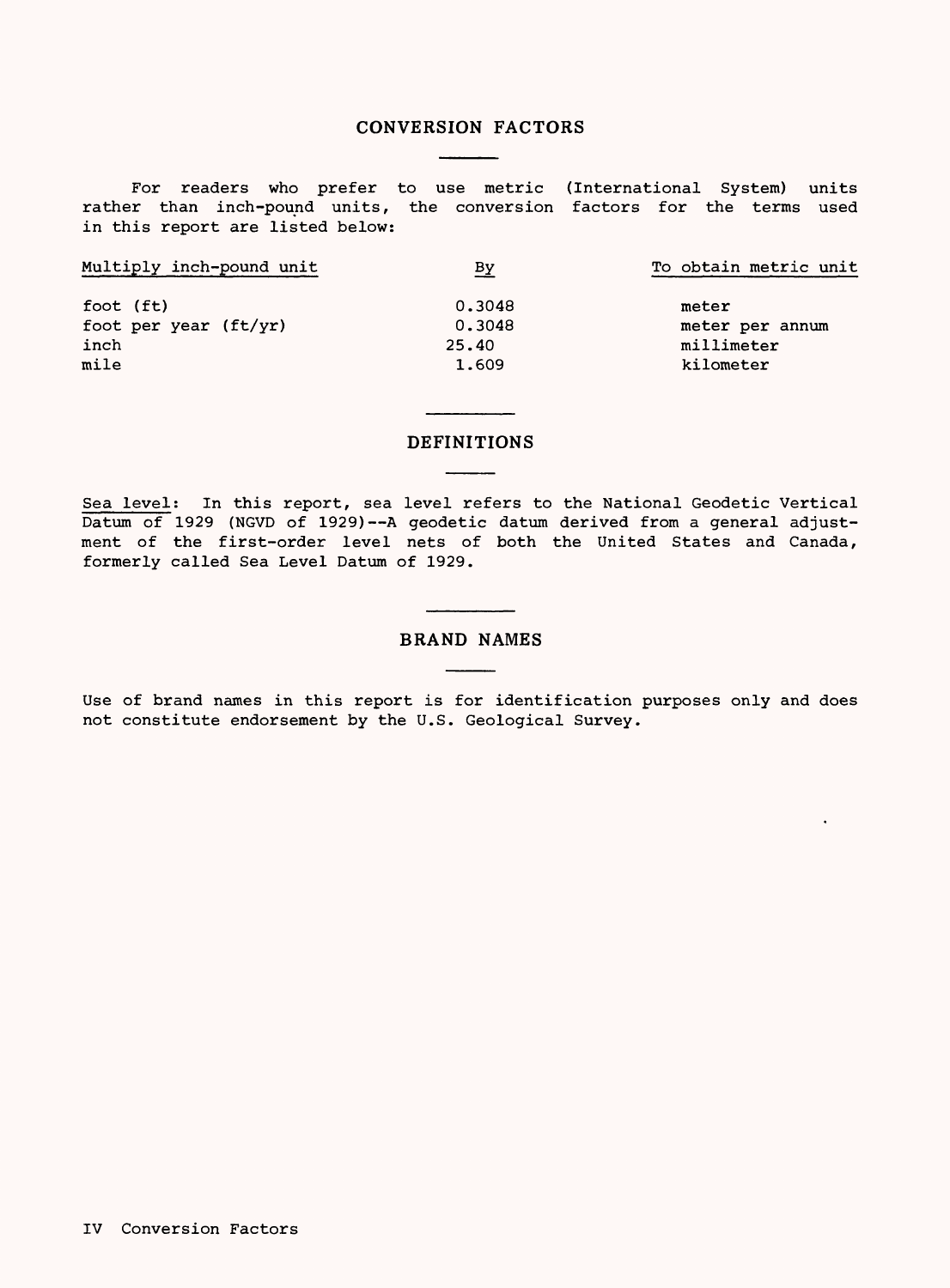# DETERMINATION OF BENCH-MARK ELEVATIONS AT BETHEL ISLAND AND VICINITY, CONTRA COSTA AND SAN JOAQUIN COUNTIES, CALIFORNIA, 1987

By *J.C. Blodgett, M.E. Ikehara,* and W.F. *McCaffrey*

## ABSTRACT

Elevations of 49 bench marks in the southwestern part of the Sacramento-San Joaquin River Delta were determined during October and November 1987. A total of 58 miles of level lines were run in the vicinity of Bethel Island and the community of Discovery Bay. The datum of these surveys is based on National Geodetic Survey bench mark T934 situated on bedrock 10.5 miles east of Mount Diablo and near Marsh Creek Reservoir. The accuracy of these levels, based on National Geodetic Survey standards, was of first, second, and third order, depending on the various segments surveyed. Several bench marks were noted as possibly being stable, but most show evidence of instability.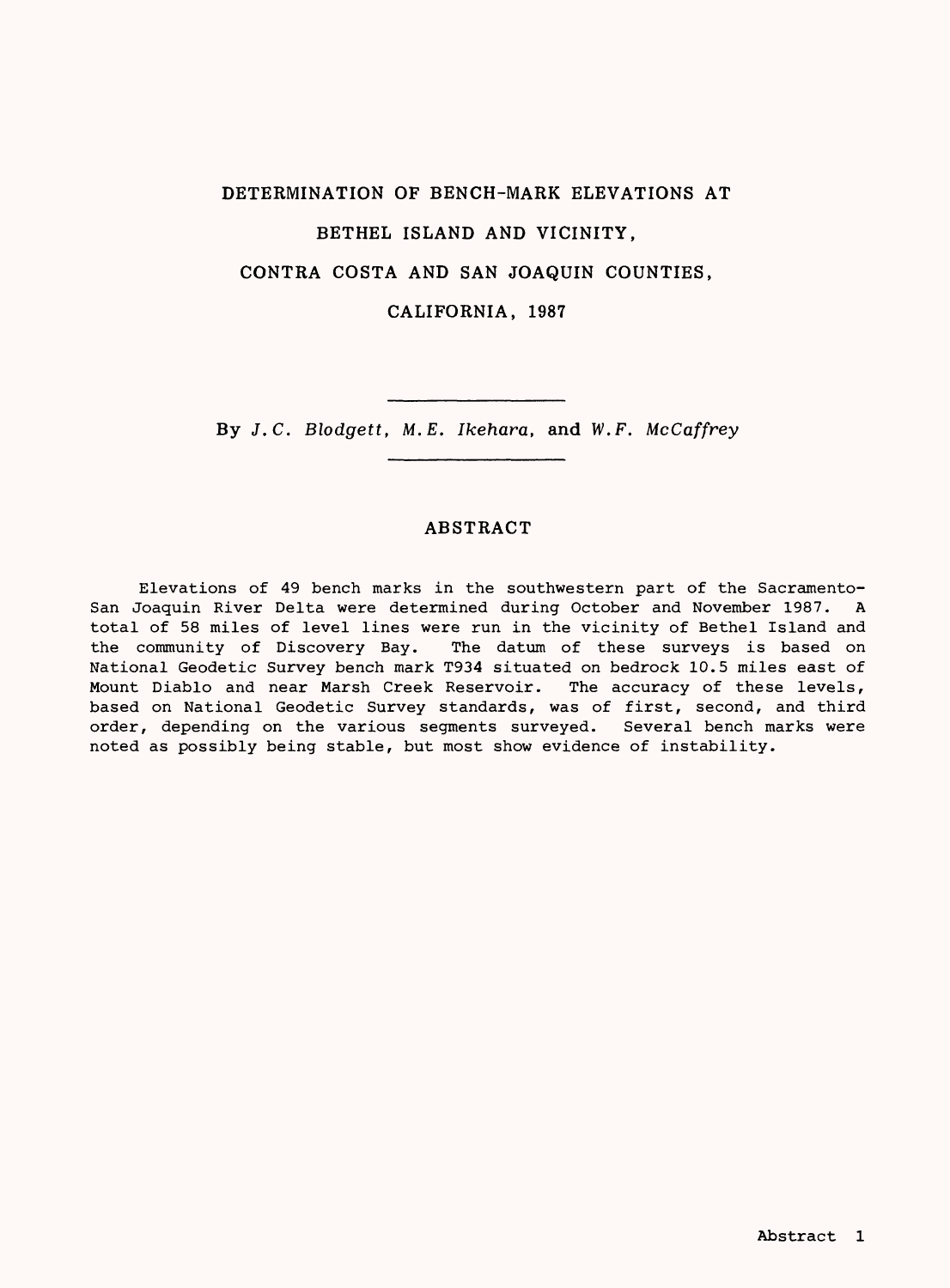#### INTRODUCTION

Land subsidence is a long-term occurrence in the Sacramento-San Joaquin River Delta area. It affects the longevity and adequacy of the levee system and other flood-protection measures. Subsidence is becoming an issue in the delta as more private-sector developments, such as Bethel Island and Discovery Bay (figs. I and 2) , are built and public programs to rehabilitate levees and recover delta islands are proposed. The causes of subsidence are uncertain, but may be a combination of surface (peat) decomposition, deflation, subsurface compaction caused by shallow (<500 ft) ground-water withdrawal, and compaction caused by deep (>500 ft) natural-gas extraction.

Studies by Moffatt and Nichol, Engineers (1987) for the San Francisco Bay Conservation and Development Commission of sea-level rise and its implications indicated rates of local land subsidence of about 0.009 ft/yr near Antioch. Moffatt and Nichol also stated that in order to predict future relative sea level around San Francisco Bay adequately, precise vertical-land-motion data are essential.

This study, done in cooperation with the Federal Emergency Management Agency, Region IX, documents the elevation of 16 National Geodetic Survey (NGS) bench marks and 33 supplemental bench marks in the vicinity of Bethel Island and Discovery Bay (fig. 2). These bench marks are referenced to a single bench mark located on bedrock near Marsh Creek Reservoir, as well as to a network of bench marks included in the 1985 and 1986 Global Positioning System (GPS) surveys that encompassed all the delta and the lower part of the Sacramento Valley. Bench marks U481 and R478 (fig. 2) are included in the GPS survey network.

#### SURVEYING PROCEDURE

Vertical-control surveys to various bench marks in the survey area were of first, second, and third order standards of accuracy as defined by the National Geodetic Survey (National Oceanic and Atmospheric Administration, Federal Geodetic Control Committee, 1980). Segments A and B (fig. 2) are first order; segments C, D, E, and F are second order; and segments G and H are third order. Equipment used in the surveys included the Zeiss Nil and Ni2 automatic compensating levels, maintained in adjustment, and invar rods or rods of the precise series. Foresight and backsight distances were carefully balanced to reduce collimation error.

A total of 58 miles, which included segments A-H (fig. 2), were surveyed. All level lines were looped. Segments D and F were each more than 14 miles long. The various segments were then adjusted for differences in closure.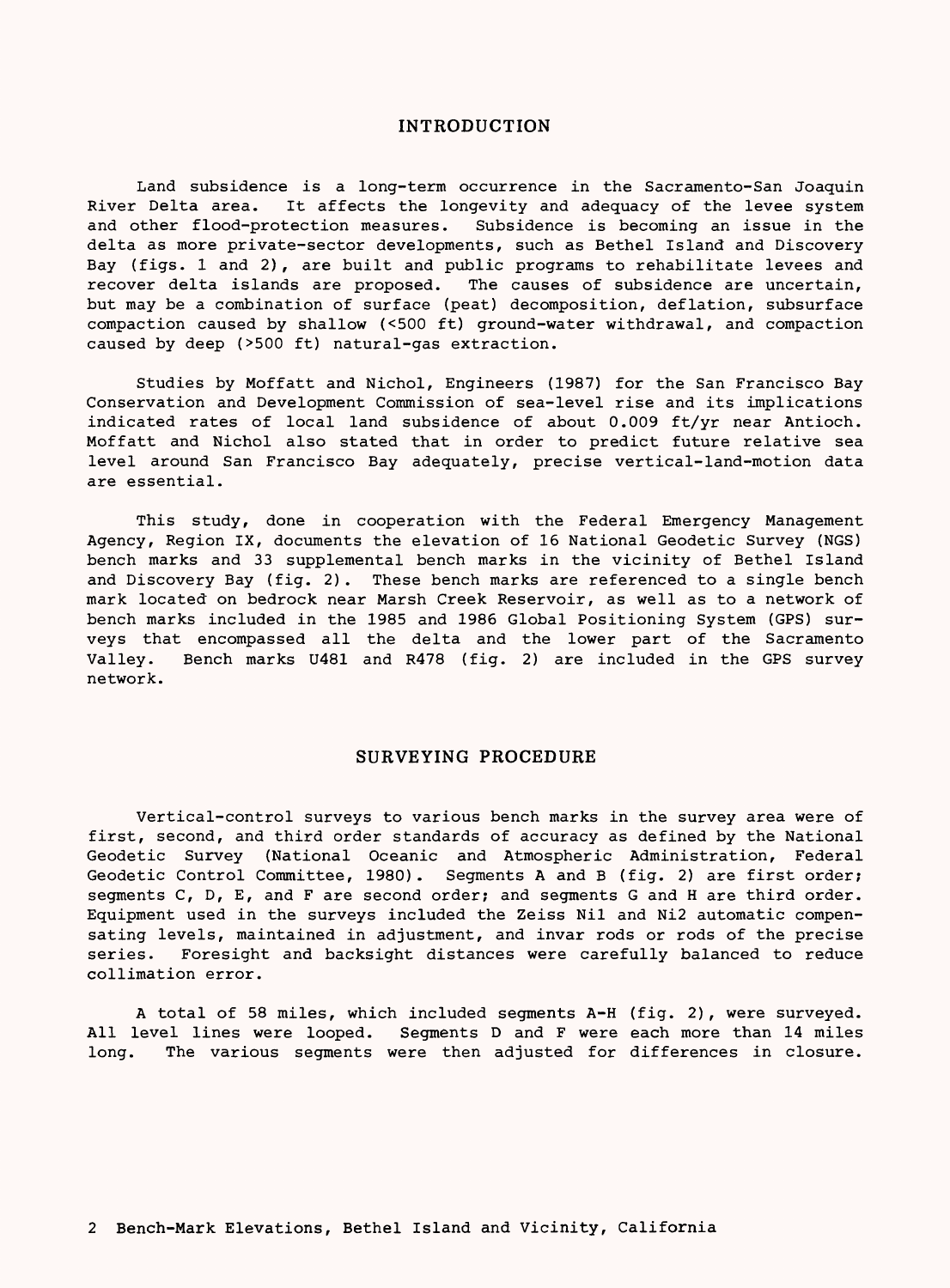

FIGURE 1. - Sacramento-San Joaquin River Delta and study area.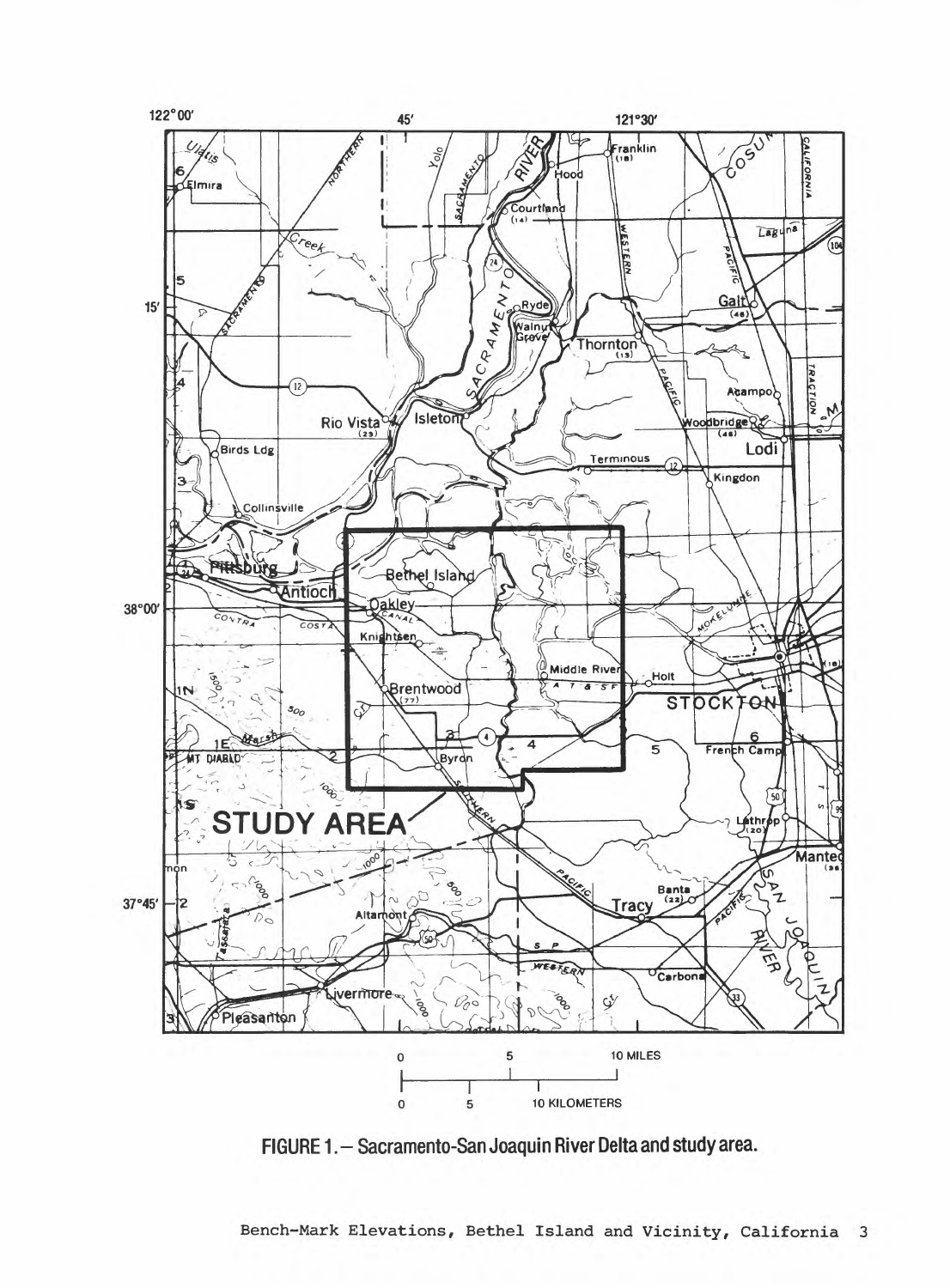

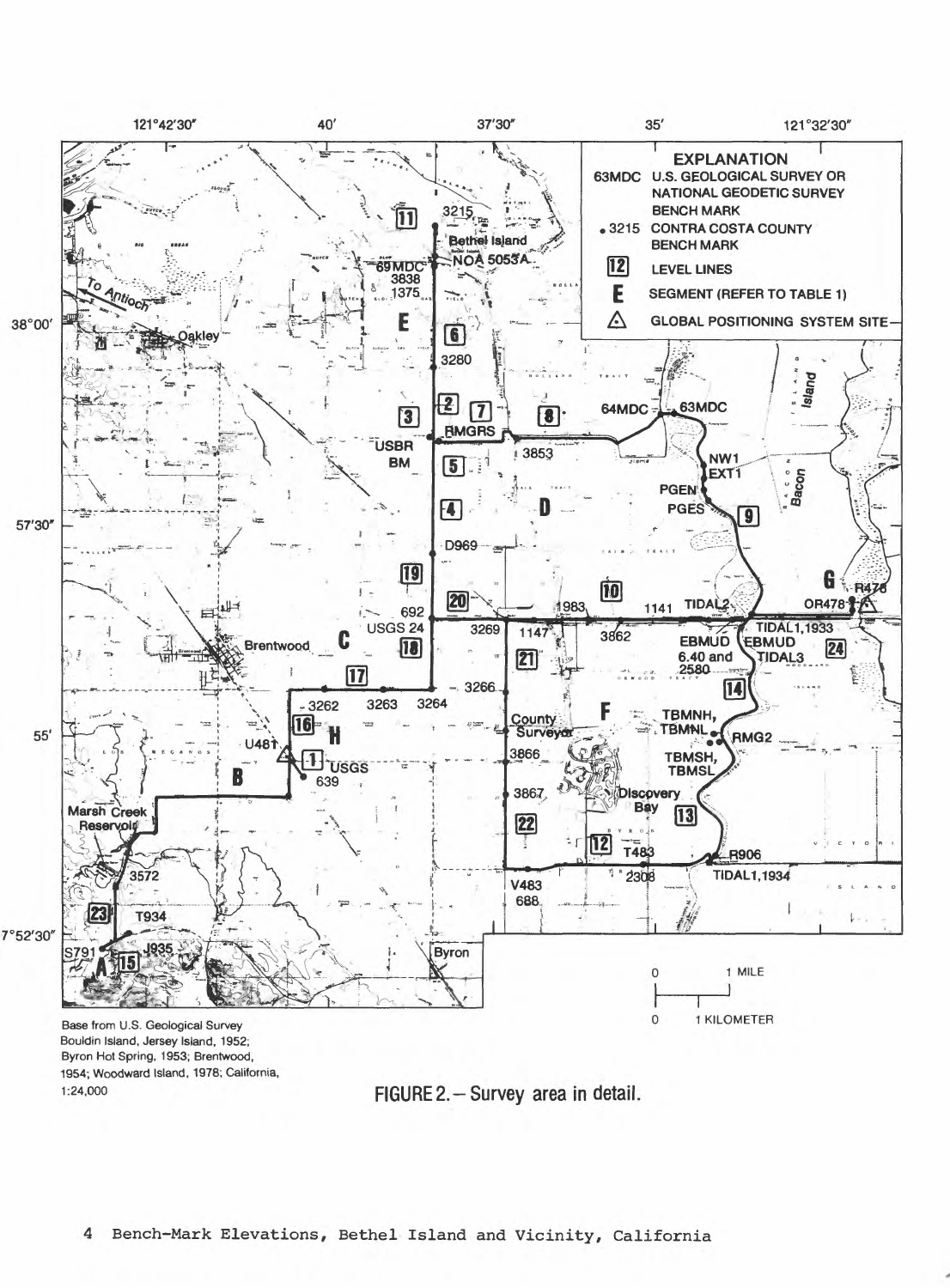The segments were surveyed during October and November 1987, except segment G, which was surveyed in October 1986. Field conditions, such as temperature and wind, were ideal during this period and tended to reduce the magnitude of error caused by refraction and by expansion and contraction of survey rods. The survey included eight water crossings ranging from 215 to 758 ft in width.

The accuracy of the U.S. Geological Survey 1987 leveling surveys is based on closure differences for the various level lines. Closure differences ranged from 0.000 to 0.042 ft and had an absolute average of 0.018 ft. A summary of the leveling closures for the segments (fig. 2) is given in table 1.

#### DESCRIPTION OF BENCH MARKS

Bench marks used in these surveys were established previously by the National Geodetic Survey, U.S. Geological Survey, California Department of Water Resources, Contra Costa County, and East Bay Municipal Utility District. Descriptions and elevations of most of these bench marks are given in verticalcontrol-data summaries prepared by the National Geodetic Survey or Contra Costa County. The designation and approximate location of the bench marks leveled

#### TABLE 1.--Accuracy of U.S. Geological Survey 1987 leveling surveys

| Seqment        | Level<br>line                  | Segment<br>length<br>(mile) | Closure<br>(foot) | Standard of<br>accuracy <sup>1</sup> |  |
|----------------|--------------------------------|-----------------------------|-------------------|--------------------------------------|--|
| A              | 15                             | 1.19                        | $+0.000$          | First order                          |  |
| B              | 23                             | 9.64                        | $+0.021$          | First order                          |  |
| C              | 16, 17, 18, 19                 | 9.74                        | $-0.007$          | Second order                         |  |
| D              | 4, 5, 7, 8, 9,<br>10,20,19     | 14.33                       | $-0.021$          | Second order                         |  |
| Е              | 3, 2, 6, 11                    | 5.94                        | $+0.020$          | Second order                         |  |
| $\mathbf{F}$   | 19,20,21,22,<br>12, 13, 14, 10 | 15.89                       | $+0.042$          | Second order                         |  |
| G <sup>2</sup> | 24                             |                             |                   | Third order                          |  |
| H              | 1                              | 1.20                        | $-0.001$          | Third order                          |  |

#### [National Geodetic Survey standards]

Accuracy of U.S. Geological Survey 1987 leveling is based on Survey procedure and closure error.

^Segment leveled in 1986. Closure of +0.10 is from 8.3-mile loop that included line 24.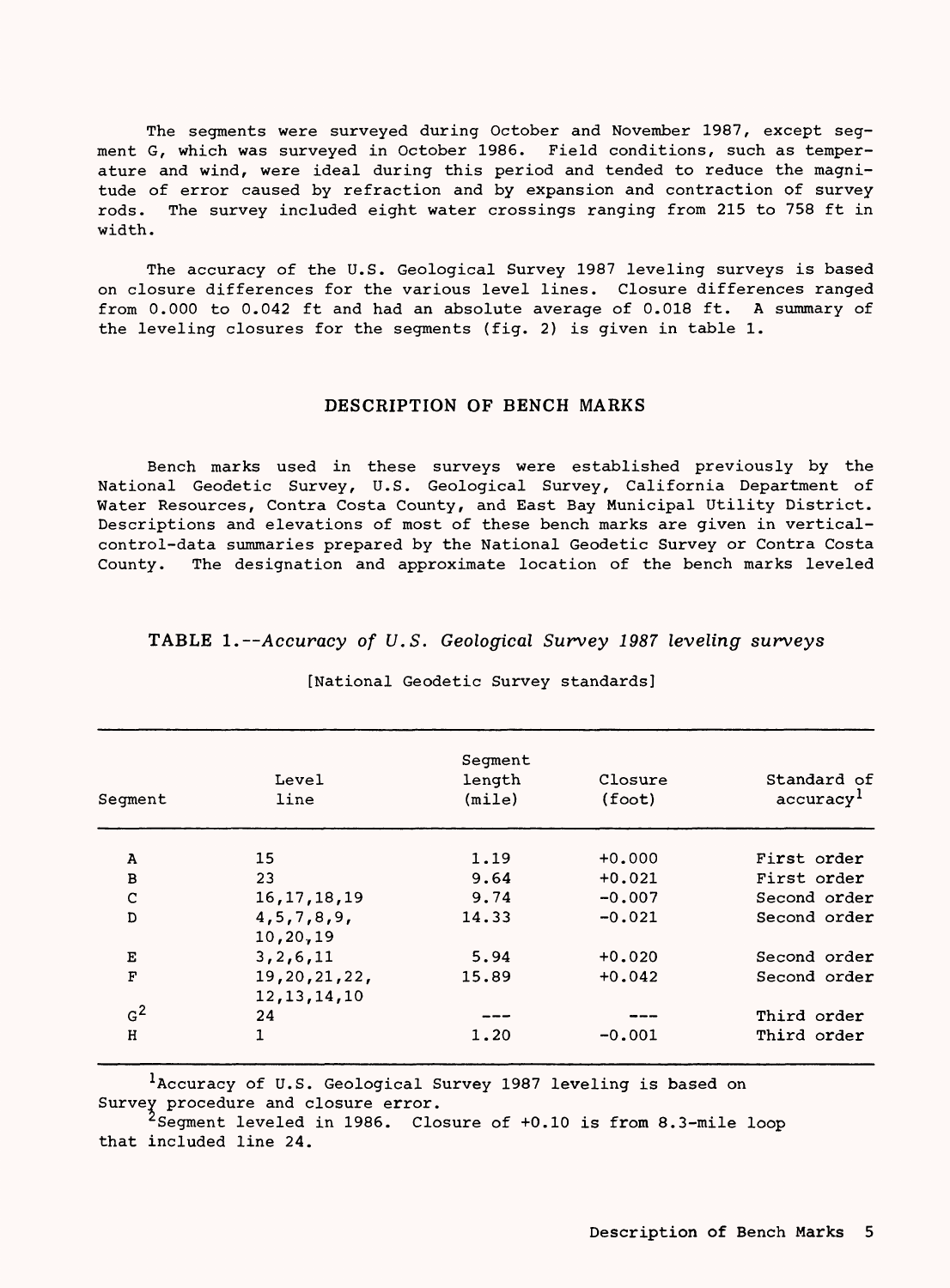to in these surveys are shown in figure 2. During the field surveys, bench marks U483 (NGS line 110), Q484 (NGS line 108), and T465 (NGS line 108) were found destroyed.

Four new bench marks were established in 1986 and 1987. A description of these bench marks is given in table 2.

#### BENCH-MARK ELEVATIONS

Elevations of the various bench marks leveled to during the surveys are given in table 3. The approximate location of these bench marks is shown in figure 2. Elevations in table 3 are based on surveys by the National Geodetic Survey, Contra Costa County, and U.S. Geological Survey. All elevations for the U.S. Geological Survey 1987 leveling surveys are based on the elevation of bench mark T934, which is located east of Marsh Creek Reservoir (fig. 2) .

TABLE 2.--Description of new bench marks established in the survey area

- OR478 (GPS<sup>1</sup> site) Southeast end of Bacon Island. Brass cap on top of 6-inchdiameter concrete cylinder, located on streamward side of the levee about 300 ft south of bench mark R478, and about 100 ft south of tide gage. Established July 1986. This bench mark is an offset from bench mark R478 and used in the GPS surveys. Established August 1986.
- NW1 West side of Bacon Island near Rock Slough. Brass cap on top of northwest corner of concrete foundation slab for extensometer-gage shelter. Shelter is an 8- x 12-ft steel building, located near center of farm building complex, 20 ft east of drainage ditch and 400 ft east of Old River. Established March 1987.
- EXT1 West side of Bacon Island at same site as bench mark NW1. Inside shelter, at top of shoulder of 2-inch-diameter steel pipe, about 1.5 ft above concrete extensometer-gage-shelter slab. The 2-inch-diameter steel pipe is inside a 6-inch-diameter pipe casing, and embedded in concrete 440 ft below land surface. Established March 1987.
- PGEN (Future GPS<sup>1</sup> site) at west side of Bacon Island near Rock Slough and 400 ft south of farm building complex and bench mark NW1. Top of 1/2-inchdiameter steel pin at ground level, encased in concrete inside 4-inchdiameter steel pipe, on east side of levee and on north side of Pacific Gas and Electric Co. (PG&E) gas line crossing of Old River. PGES, constructed similarly to PGEN, is located 100 ft south of PGEN. Bench marks constructed by PG&E prior to October 1986.

<sup>1</sup>Global Positioning System.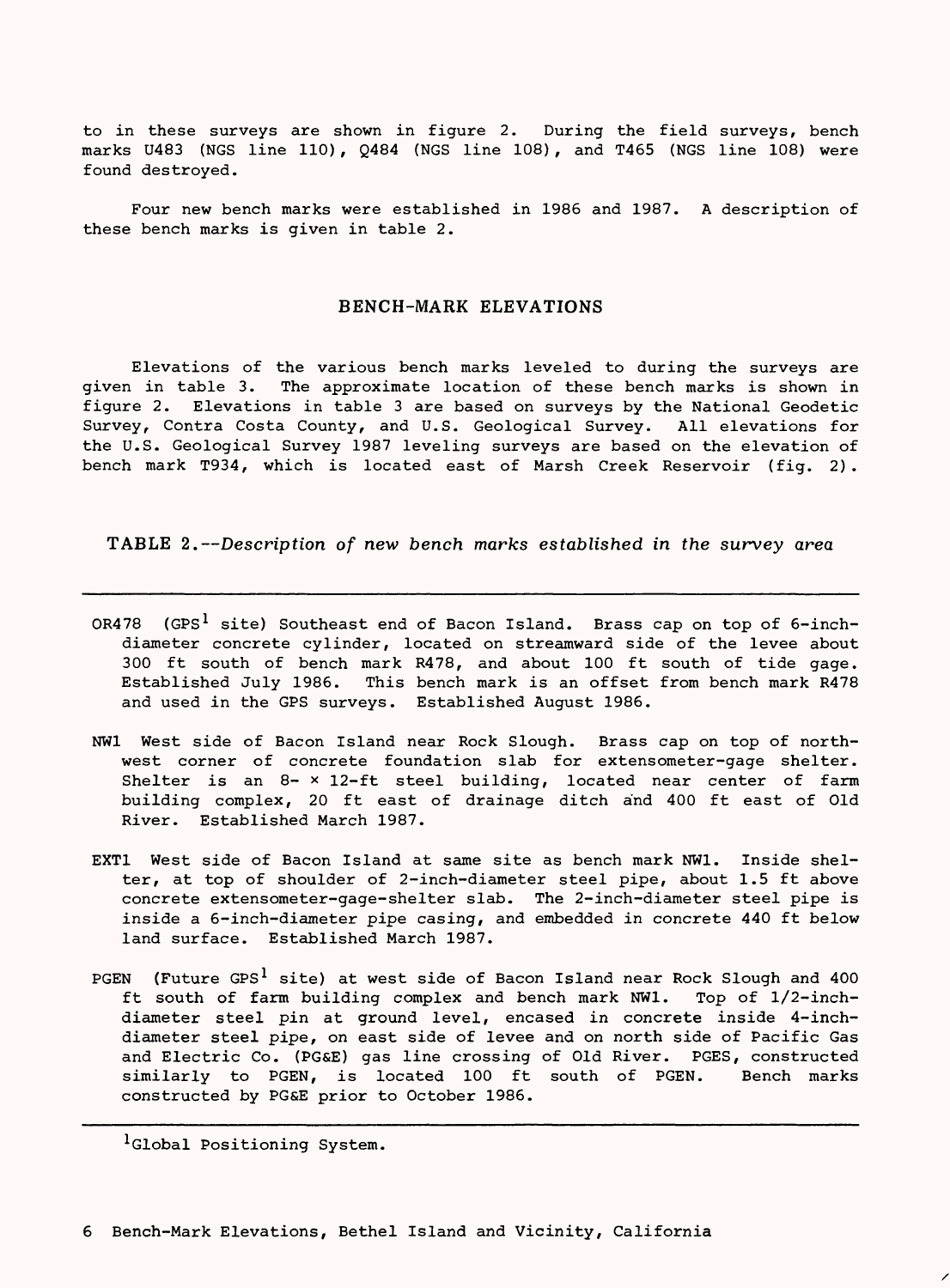|                                         |            | Elevation, in feet,<br>above or below (-) sea level                                                                       |          |                  |  |  |
|-----------------------------------------|------------|---------------------------------------------------------------------------------------------------------------------------|----------|------------------|--|--|
|                                         | Date of    |                                                                                                                           |          | <b>USGS 1987</b> |  |  |
| Bench mark                              | adjustment | NGS                                                                                                                       | ccc      | surveys          |  |  |
| T934---------------------               | 1959       | 221.355                                                                                                                   |          | 221.355          |  |  |
| J9351--------------------               | 1975       | 193.684                                                                                                                   |          | 193.475          |  |  |
| S791---------------------               | 1975       | 195.974                                                                                                                   |          | 195.877          |  |  |
| CCC 3572-----------------               | 1964       | $\frac{1}{2} \left( \frac{1}{2} \right) \left( \frac{1}{2} \right) \left( \frac{1}{2} \right) \left( \frac{1}{2} \right)$ | 206.197  | 206.252          |  |  |
| U481---------------------               | 1975       | 62.976                                                                                                                    |          | 63.028           |  |  |
| USGS 639-----------------               | 1975       | 62.254                                                                                                                    |          | 62.314           |  |  |
| CCC 3262-----------------               |            |                                                                                                                           | 55.384   | 55.409           |  |  |
| $CCC 3263---------------$               |            |                                                                                                                           | 42.758   | 43.314           |  |  |
| $CCC 3264$ ----------------             | 1964       | ---                                                                                                                       | 29.339   | 29.373           |  |  |
| D969---------------------               | 1975       | 18.110                                                                                                                    | ---      | 18.067           |  |  |
| RMGRS---------------                    |            |                                                                                                                           |          | 8.939            |  |  |
| USBR BM (Contra Costa<br>Canal intake). |            |                                                                                                                           |          | 11.14            |  |  |
| CCC 3280--------                        | 1964       |                                                                                                                           | $-1.016$ | $-1.193$         |  |  |
| USGS 69MDC, CCC 3838 ----               | 1974       | 10.145                                                                                                                    | 10.305   | 10.085           |  |  |
| $CCC$ 1375-----------------             |            | ----                                                                                                                      | 10.269   | 10.050           |  |  |
| NOA 5053A (Reset 1979) --               |            |                                                                                                                           |          | 9.528            |  |  |
| CCC 3215-----------------               |            |                                                                                                                           | $-4.621$ | $-4.822$         |  |  |
| CCC 3853-----------------               |            |                                                                                                                           | 9.903    | 9.710            |  |  |
| USGS 64MDC--------------                | 1974       | 22.184                                                                                                                    |          | 2.222            |  |  |
| USGS 63MDC--------------                | 1974       | 29.165                                                                                                                    |          | 9.188            |  |  |
| $NW1$ ---------------------             |            |                                                                                                                           |          | $-7.141$         |  |  |
| EXT1---------------------               |            |                                                                                                                           |          | $-5.481$         |  |  |
| PGEN---------------------               |            |                                                                                                                           |          | 9.572            |  |  |
| PGES----------------------              |            |                                                                                                                           |          | 8.533            |  |  |
| USGS 24, CCC 692<br>(EBMUD23.656 1964). | 1967       | 23.730                                                                                                                    | 23.694   | 23.685           |  |  |

# TABLE 3.--Bench-mark elevations based on surveys by the National Geodetic *Survey, Contra Costa County, and the U.S. Geological Survey*

[CCC, Contra Costa County; NGS, National Geodetic Survey; USGS, U.S. Geological Survey]

See footnotes at end of table.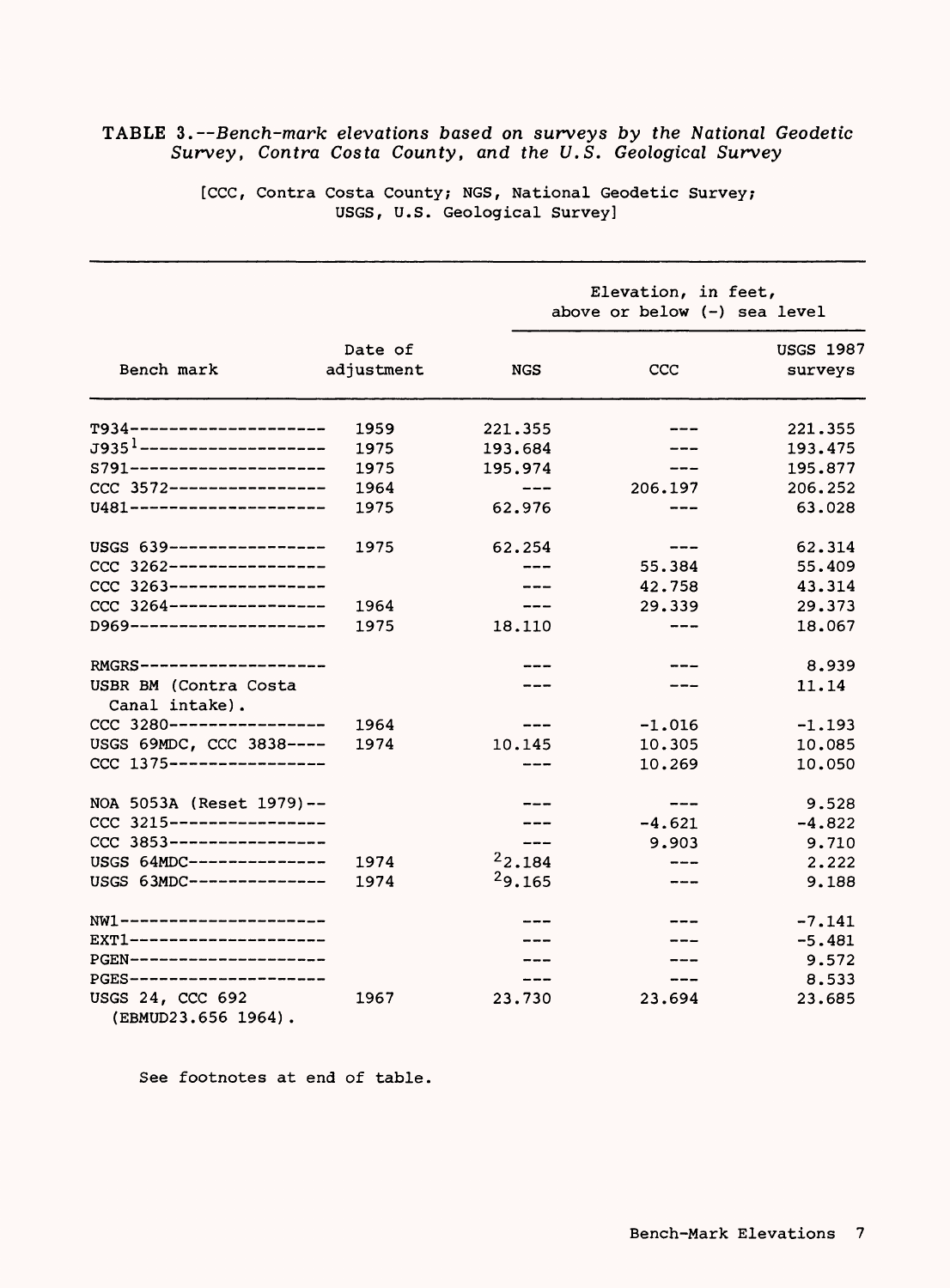|                                                      |                       | Elevation, in feet,<br>above or below $(-)$ sea level |          |                             |  |  |
|------------------------------------------------------|-----------------------|-------------------------------------------------------|----------|-----------------------------|--|--|
| Bench mark                                           | Date of<br>adjustment | <b>NGS</b>                                            | CCC      | <b>USGS 1987</b><br>surveys |  |  |
| CCC 3269----------------                             | 1964                  |                                                       | 16.178   | 16.128                      |  |  |
| CCC 1147----------------                             | 1964                  |                                                       | 11.119   | 11.142                      |  |  |
| CCC 1983----------------                             |                       |                                                       | 606.900  | $-3.934$                    |  |  |
| CCC 3862----------------                             |                       |                                                       | $-4.154$ | $-4.191$                    |  |  |
| CCC 2580, EBMUD 6.40 ---                             |                       |                                                       | 6.427    | 6.414                       |  |  |
| $CCC$ 1141----------------                           | 1964                  |                                                       | 7.556    | 6.954                       |  |  |
| TIDAL1, 1933------------                             | 1967                  | 12.513                                                |          | 12.592                      |  |  |
| TIDAL2------------------                             | 1967                  | 14.587                                                | ---      | 14.005                      |  |  |
| CCC 3266----------------                             | 1964                  |                                                       | 10.687   | 10.688                      |  |  |
| County Surveyor--------                              |                       |                                                       |          | 8.544                       |  |  |
| CCC 3866----------------                             |                       |                                                       | 15.170   | 15.116                      |  |  |
| CCC 3867----------------                             |                       |                                                       | 9.874    | 9.806                       |  |  |
| V483, CCC 688----------                              | 1975                  | 11.644                                                | 11.736   | 11.614                      |  |  |
| T483, CCC 2308---------                              | 1975                  | $-7.838$                                              | $-7.864$ | $-7.888$                    |  |  |
| RMG2--------------------                             |                       |                                                       |          | 11.014                      |  |  |
| TBMSH-------------------<br>TBMSL------------------- |                       |                                                       |          | 7.938<br>7.115              |  |  |
| TBMNH-------------------                             |                       |                                                       |          | 8.293                       |  |  |
| TBMNL-------------------                             |                       |                                                       |          | 5.652                       |  |  |
| EBMUD, TIDAL3----------                              |                       |                                                       |          | 16.536                      |  |  |
| R478--------------------                             | 1975                  | 4.603                                                 |          | 4.51                        |  |  |
| OR478 (GPS site) -------                             |                       | ---                                                   |          | 8.91                        |  |  |
| TIDAL1, 1934-----------                              | 1975                  | 17.513                                                |          | 17.478                      |  |  |
| R906--------------------                             | 1975                  | 0.118                                                 |          | .103                        |  |  |

## TABLE 3.--Bench-mark elevations based on surveys by the National *Geodetic Survey, Contra Costa County, and the U.S. Geological*  Survey--Continued

<sup>1</sup> Bench mark found disturbed. 2 Elevation determined by USGS.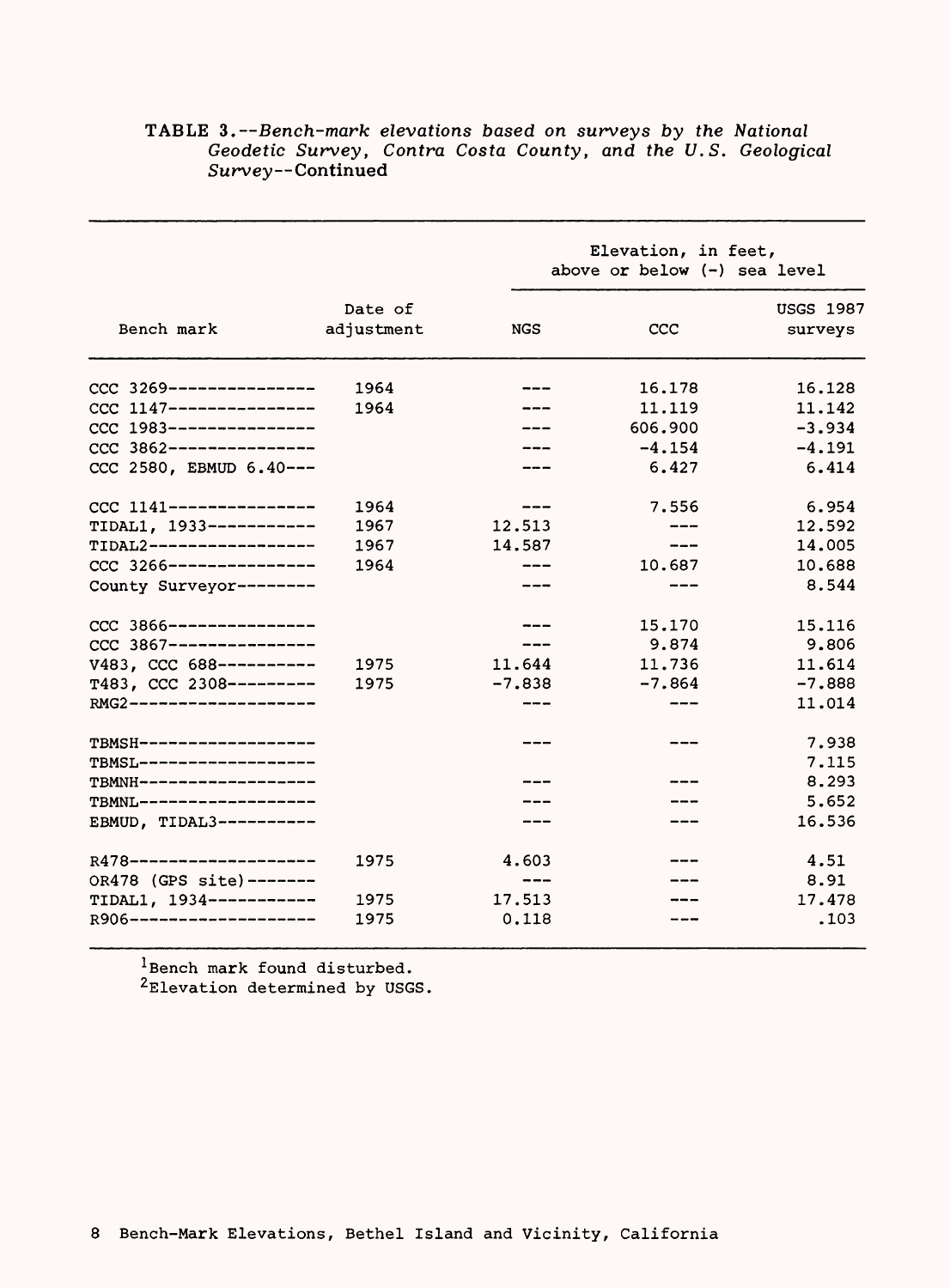Bench mark T934 is on a sandstone outcrop of the Moreno Formation (Pampeyan, 1964; Brabb and others, 1971), which is located on stable terrain along the east flank of the Coast Ranges. Analysis of the surficial deposits along the east flank of the Coast Ranges. and hill slopes in the vicinity of the bench mark shows the sandstone outcrop to be stable ground, and not subjected to active fault displacement or recent mass movement (Nilsen, 1972; Nilsen and Turner, 1975; Hart and others, 1981).

Studies of Cenozoic uplift in the Sierra Nevada (Huber, 1981) and folding of the southern Coast Ranges (Page, 1981) indicate that average uplift rates for the two regions are in the order of 0.0008 ft/yr. This rate is much less than the rate of 0.005 ft/yr suggested for bench mark T934 on the basis of level adjustments made between 1959 and 1975 (table 4) . As such, the adjustment of bench mark T934 probably is due to variations in balancing level networks for this area rather than tectonic movement of the bench mark.

It was assumed that a bench mark located on bedrock, such as T934, would be the most stable and, therefore, the best point of reference to use when documenting land subsidence. The 1959 adjustment elevation of bench mark T934 was used as the reference in establishing other bench-mark elevations in the vicinity of Bethel Island and Discovery Bay during the 1987 surveys. Other bench marks besides T934 that may be stable because they are situated on piling or deep foundations include bench marks 64MDC, 63MDC, R478, CCC 1375, EXT1, 69MDC (CCC 3838), and TIDAL1, 1933 (table 3).

| Bench<br>mark                    | <b>NGS</b><br>line<br>number |        |        |        |        |                             | Date of adjustment and elevation, in feet, above or below $(-)$ sea level |                  |                             |                             |
|----------------------------------|------------------------------|--------|--------|--------|--------|-----------------------------|---------------------------------------------------------------------------|------------------|-----------------------------|-----------------------------|
|                                  |                              | 1935   | 1939   | 1951   | 1957   | 1959                        | 1960                                                                      | 1962             | 1975                        | 19871                       |
| T934<br>J935                     | 105<br>105                   |        |        |        |        | 221.355<br>193.586          | 221.355<br>193.586                                                        |                  | 221.440<br>193.684          | 221.355<br>193.475          |
| S791<br>U481<br><b>USGS 639</b>  | 105<br>106                   |        |        | 63.094 | 63.054 | 195.882<br>63.054           | 195.882                                                                   | 63.031           | 195.974<br>62,976           | 195.877<br>63.028<br>62.314 |
| D <sub>969</sub><br>EBMUD 23.656 | 106<br>108<br>109            | 62.690 | 62.582 | 62.401 | 62.333 | 62.333<br>23.845            |                                                                           | 62.313           | 62.254<br>18.110<br>23.730  | 18.067<br>23.685            |
| EBMUD 6.40<br>TIDAL1, 1933       | 108<br>102                   |        |        |        |        | 6.591<br>12.615             | 12.615                                                                    | 12.530           | 6.427<br>12.513             | 6.414<br>12.592             |
| TIDAL2<br>EBMUD,<br>TIDAL3       | 102<br>102                   |        |        |        |        | 14.970<br>16.716            | 14.970<br>16.716                                                          | 14.797<br>16.611 | 14.587<br>16.578            | 14.005<br>16.536            |
| R478<br>V483<br>T483             | 102<br>110<br>110            |        |        |        |        | 4.777<br>11.736<br>$-7.723$ | 4.777                                                                     | 4.672            | 4.603<br>11.644<br>$-7.838$ | 4.51<br>11.614<br>$-7.888$  |
| R906                             | 113                          |        |        |        |        | .279                        | .279                                                                      | .157             | .118                        | .103                        |

## **TABLE 4.**  $--$  History of selected National Geodetic Survey **bench-mark elevation adjustments**

**[EBMUD, East Bay Municipal Utility District; NGS, National Geodetic Survey; USGS, U.S. Geological Survey]**

**^Elevations determined during U.S. Geological Survey leveling surveys, 1987.**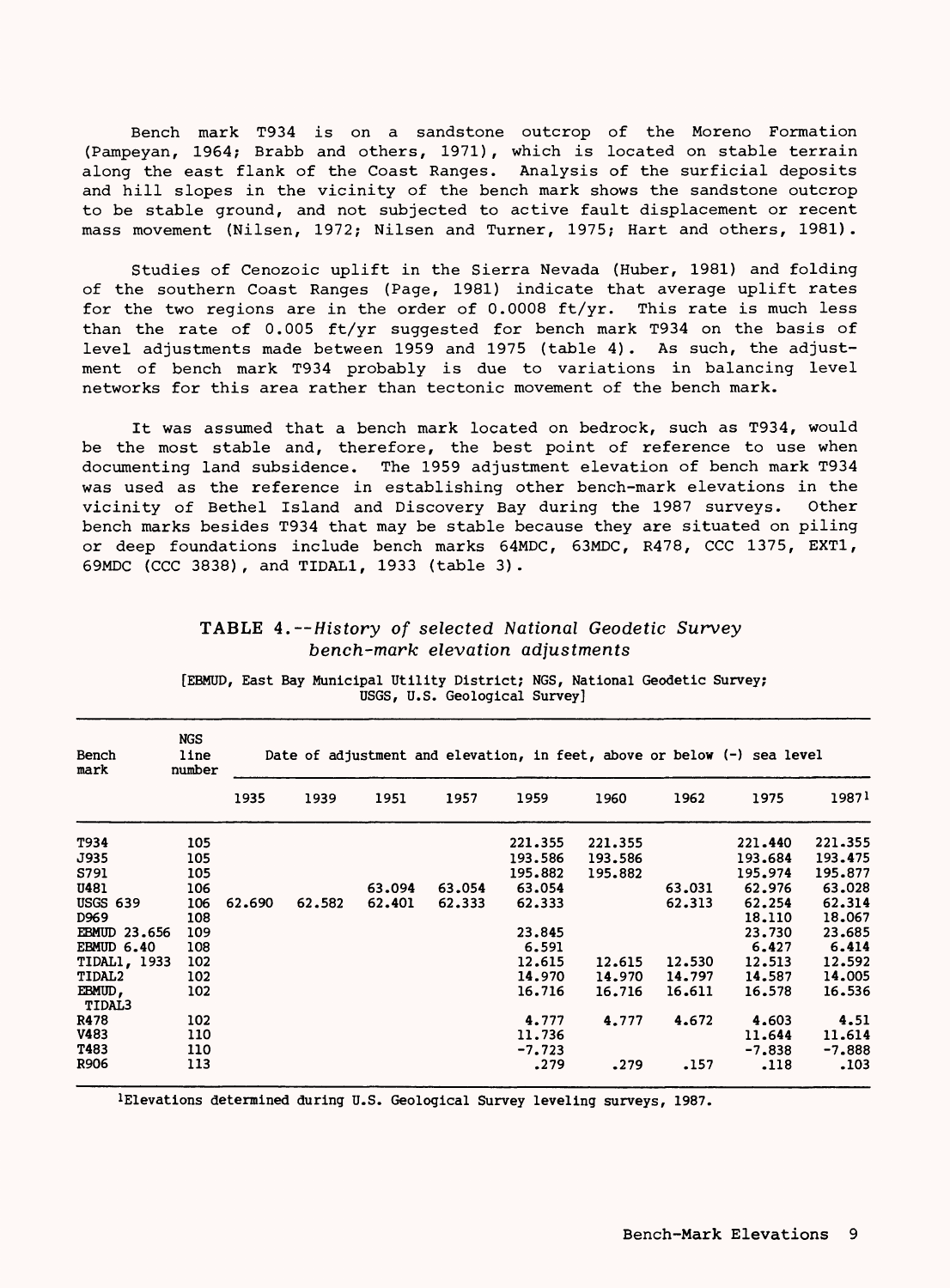#### HISTORY OF SELECTED BENCH-MARK ELEVATION ADJUSTMENTS

There is concern that the published adjustments to bench-mark elevations as given by National Geodetic Survey may reflect the combined effects of unstable bench marks in the network plus leveling errors that occurred during the surveys. It is difficult, therefore, to evaluate the magnitude and rates of land subsidence in an area on the basis of changes in bench-mark elevations without determining which elevation in a series of lines and adjustments has been used for reference. A listing of published adjustments to the elevation of selected bench marks is given in table 4.

Estimates of land subsidence usually are based on a comparison of historic bench-mark elevations. The magnitude of the alleged change in elevation of bench mark T934, 0.085 ft, suggests that some of the elevation adjustments at other sites given in table 4 are also not related to land subsidence. Much of the variance (on the order of 0.1 ft or more), as indicated by elevation changes of bench mark USGS 639 between 1935 and 1987 (table 4), is related to leveling adjustment procedures instead of land subsidence.

#### GUIDELINES FOR APPLICATION OF SURVEY DATA

The following guidelines are included to assist users of elevation data assembled in this report as well as elevation data for other bench marks in the study area:

- 1. Bench marks of relative stability can be identified by comparing historic bench-mark elevation adjustments (table 4).
- 2. Bench marks located on structures that are supported by piling or deep footings, such as the extensometer well on Bacon Island (bench mark EXT1), probably are stable. Other bench marks in the level network with extensive footing support include 64MDC, 63MDC, R478, and TIDAL1, 1933 (at Atchison, Topeka, and Santa Fe Railway bridge).
- 3. The apparent inconsistency in elevation shown in table 3 for bench marks TIDAL1, 1933 and TIDAL2 is related to bench-mark construction. Bench mark TIDAL2 is located on a concrete pad situated on railroad fill that has been placed on top of peat. Levels run in 1986 and 1987 show that this bench mark is subsiding. Bench mark TIDAL1, 1933 is situated on a pier footing on the railroad bridge, which is supported by piling. This bench mark is considered relatively stable even though the elevation shows an apparent increase. This increase is related to various adjustments to different level lines in the area and would be even greater if the 1975 adjusted elevation of 221.440 ft had been used instead of 221.355 ft for bench mark T934.